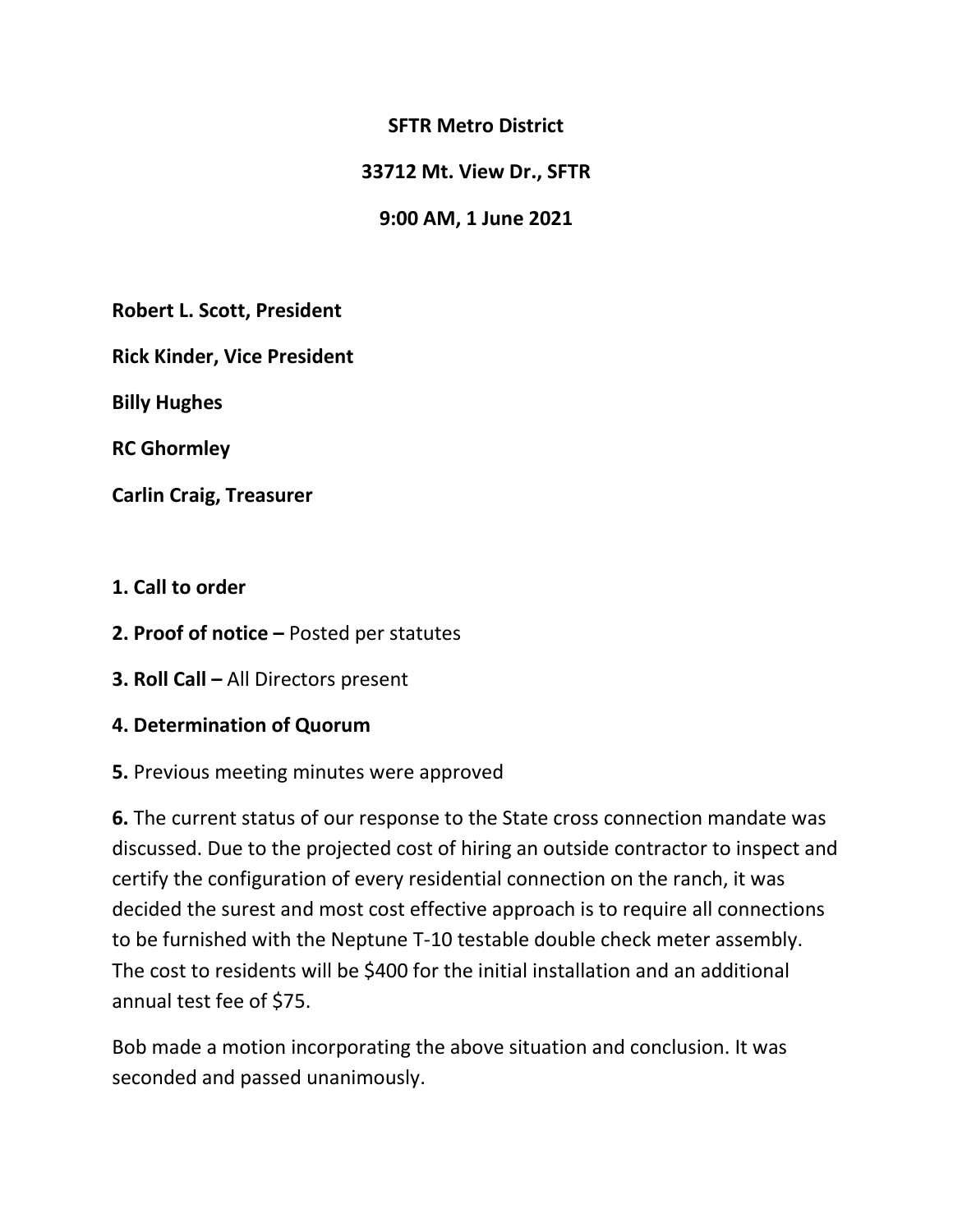Bob will inquire if the T-10 meters are available in electronic configuration and also request a quote for 200 additional meters, preferably delivered in blocks of 50 staggered several months apart.

**7**. Ken Patton continues to progress on the line replacement grant application.

**8. System status-** Location and repair of leaks is continuous and ongoing.

**9**. The new electronic residential water meters appear to be producing more accurate usage numbers.

**9. Adjourn**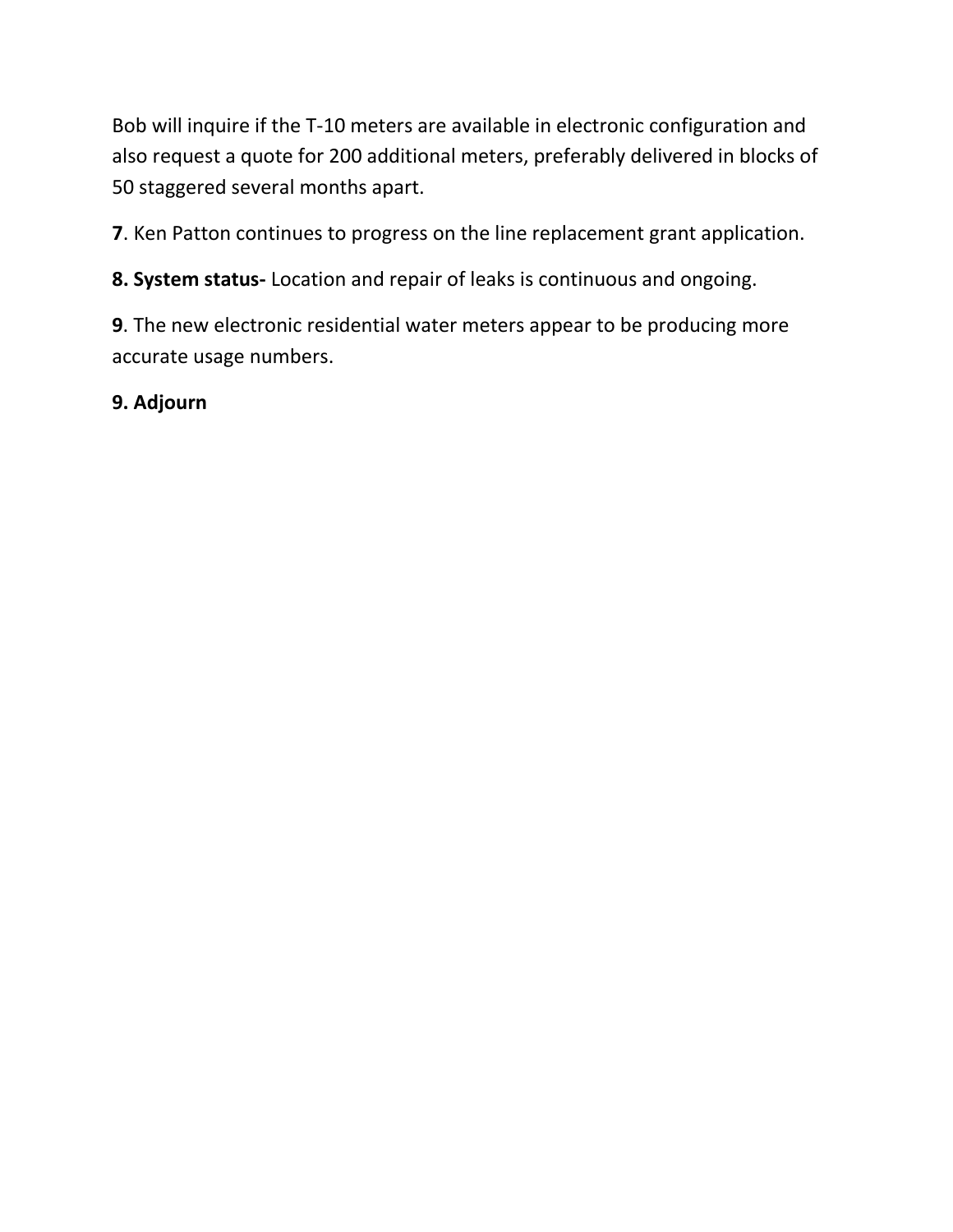## **METRO MEETING MINUTES**

# **15 OCT 21**

- 1. Call to order
- 2. Roll call determination of quorum

Robert Scott - President

Rick Kinder - Vice President

Carlin Craig - Treasurer

RC Ghormley

Billy Hughes

- 3. Proof of notice Posted per statute
- 4. Approval of the minutes from last meeting Approved
- 5. 2022 Budget discussion Preliminary review and discussion. Finalized budget will be approved in December.
	- a. Grant application- Notice of application will be published in the Chronicle News this next week. The actual application will be submitted shortly. Apparently the best we can hope for is 75% of the application amount (\$400,000) and the rest will have to be provided by the Metro by whatever means is necessary. Likely an assessment of all residents, since the entire system is affected.
	- b. Monthly meter reads- Will resume
	- c. Projected line replacement- Discussed the need to replace numerous sections of line. The work will be planned depending on urgency and possible receipt of grant money.
	- d. Monthly maintenance fee- for the time being is adequate. This may also require adjustment depending on the success of the grant application.
- 6. Directors matters- Discussed upcoming projects and assigned Directors various follow up tasks.
- 7. Adjourn